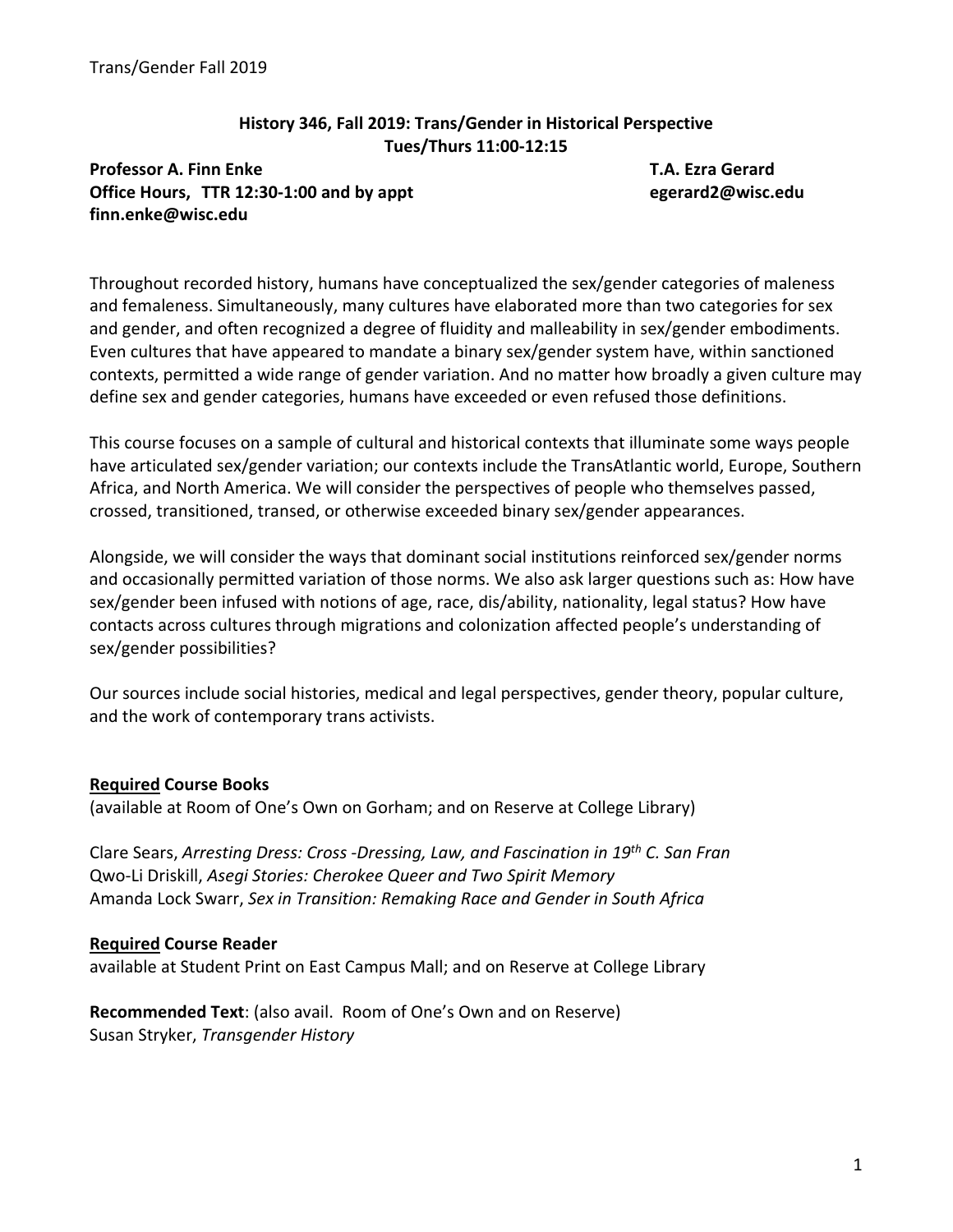## **Course Requirements:**

### **You must fulfill all requirements in order to receive a passing grade.**

### *Attendance at lectures and discussions sections is required.*

Please do not schedule appointments, meetings, or trips during lecture or discussion section.

*Lectures (15%):* Attendance will be taken. You should come to lectures having read the material for that day, and be ready to actively engage in lecture discussions. Lectures offer history and perspectives that are not present in your reading. In‐lecture writing and drawing also gives you the opportunity to actively engage with and reflect on aspects of the reading and lecture material.

## *Attendance and Participation in Discussion Sections: 25%*

Your teaching assistant, Ezra Gerard, will clarify the components and expectations for your section participation grade. It will include in-class writing as well as discussion of texts based upon your thorough reading.

# *Three Exams: 1st, 2nd and 3rd = 10% each (total 30%)*.

Exams will be based on lecture material, readings, films, and discussions. Study guides for the exams will provide a list of possible terms and questions that might appear on the exam. The first and third exam will be take home exams. See schedule for dates.

# *Three Engagement‐Analysis Papers: 10% each (total 30%)*

These short papers encourage you to actively engage the readings and use writing as a thinking tool in order to strengthen your comprehension, integration and analysis of the content and issues involved. They are designed to help you synthesize readings and lecture in preparation for exams. They are due Sept 19, Oct 31, and Dec. 10.

**Accessibility:** Everyone, regardless of disabilities or special needs, is welcome in this course. Please let me know if you need any accommodations in the instruction or evaluation procedures in order to facilitate your full participation. The McBurney Center provides useful assistance and documentation.

**Computers:** If you must use a laptop during lecture, I ask that you sit in the first row. **Cell Phones:** Your cell phones must be turned off before lecture starts, and keep them in your bag for the duration of lecture.

**4‐credit course Status:** This course meets as a group (or with dedicated online time) for 4 hours per week and carries the expectation that you will spend an average of 2 hours outside of class for every hour in the classroom. In other words, in addition to class time, plan to allot an average of 8 hours per week for reading, writing, preparing for discussions, and/or studying for quizzes and exams for this class.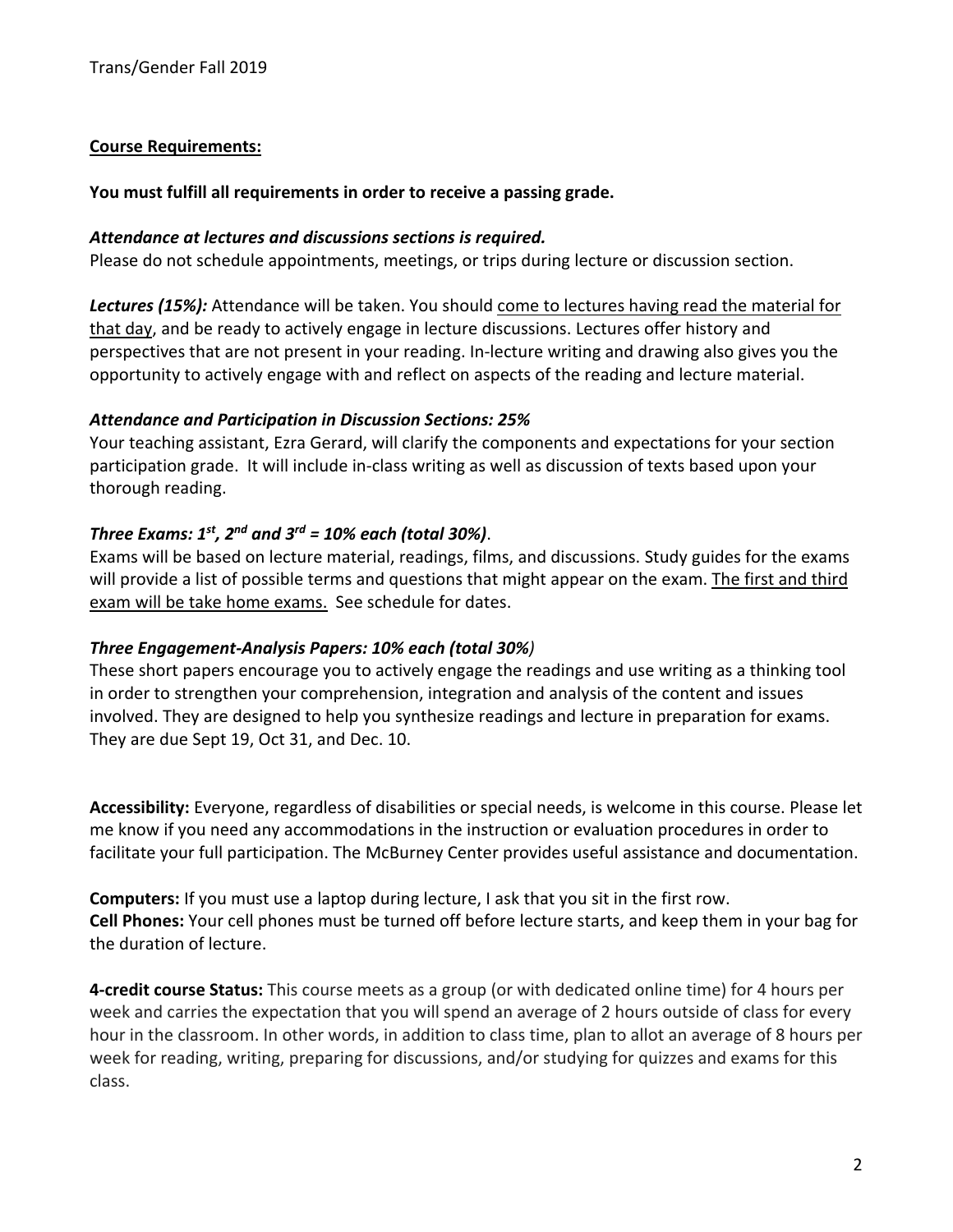# **Learning Goals and Outcomes:**

Students in this class should come away with a nuanced understanding of diverse contexts, practices, and meanings associated with trans, nonbinary, creative, and cross-gender embodiments. This should include:

\*understanding the significance of historical context

\*gaining the ability to ask contextually appropriate questions of our texts

\*gaining a deeper appreciation of historical analysis and the craft of the historian

\*developing facility with a variety of culturally and historically specific vocabularies

\*improving analytical skills and the ability to read primary and secondary sources

\*improving written and verbal communication skills

## **Class Schedule:**

### **UNIT ONE Introduction: Transgender History: Concepts, Cultures, and (Mis)Understanding**

| <b>Oct 15</b>    | TAKE HOME EXAM ONE DUE (no new reading)                                                                                                                  |
|------------------|----------------------------------------------------------------------------------------------------------------------------------------------------------|
| <b>Oct 10</b>    | Driskill, Asegi Stories, chapter 3                                                                                                                       |
| Oct 8            | Driskill, Asegi Stories, "Introduction" (3-20), Chapter 2 (39-100)                                                                                       |
| Oct <sub>3</sub> | Deborah Miranda, "Extermination of the Joyas"                                                                                                            |
| Oct 1            | Joy Ladin, excerpt from The Soul of a Stranger<br>Anguksuar, "A Postcolonial Colonial Perspective on Western<br>[Mis]Conceptions of the Cosmos"          |
| Sept 26          | Scott Larson, "'Indescribable Being': Theological Performances of Genderlessness"                                                                        |
| Sept 24          | Jim Sweet, "Mutual Misunderstanding: Gesture, Gender and Healing"<br>Scott Larson, "Histrionics of the Pulpit: Trans Tonalities of Religious Enthusiasm" |
| Sept 19          | <b>ENGAGEMENT ANALYSIS PAPER DUE, hard copy, hand in at lecture</b>                                                                                      |
| Sept 17          | Clare Sears, Arresting Dress: Chapters 5, 6, and Conclusion                                                                                              |
| Sept 12          | Clare Sears, Arresting Dress: Chapters 3, 4                                                                                                              |
| Sept 10          | Clare Sears, Arresting Dress: Introduction, Chapters 1, 2                                                                                                |
| Sept 5           | Introduction to Trans/Gender in Historical Perspective                                                                                                   |